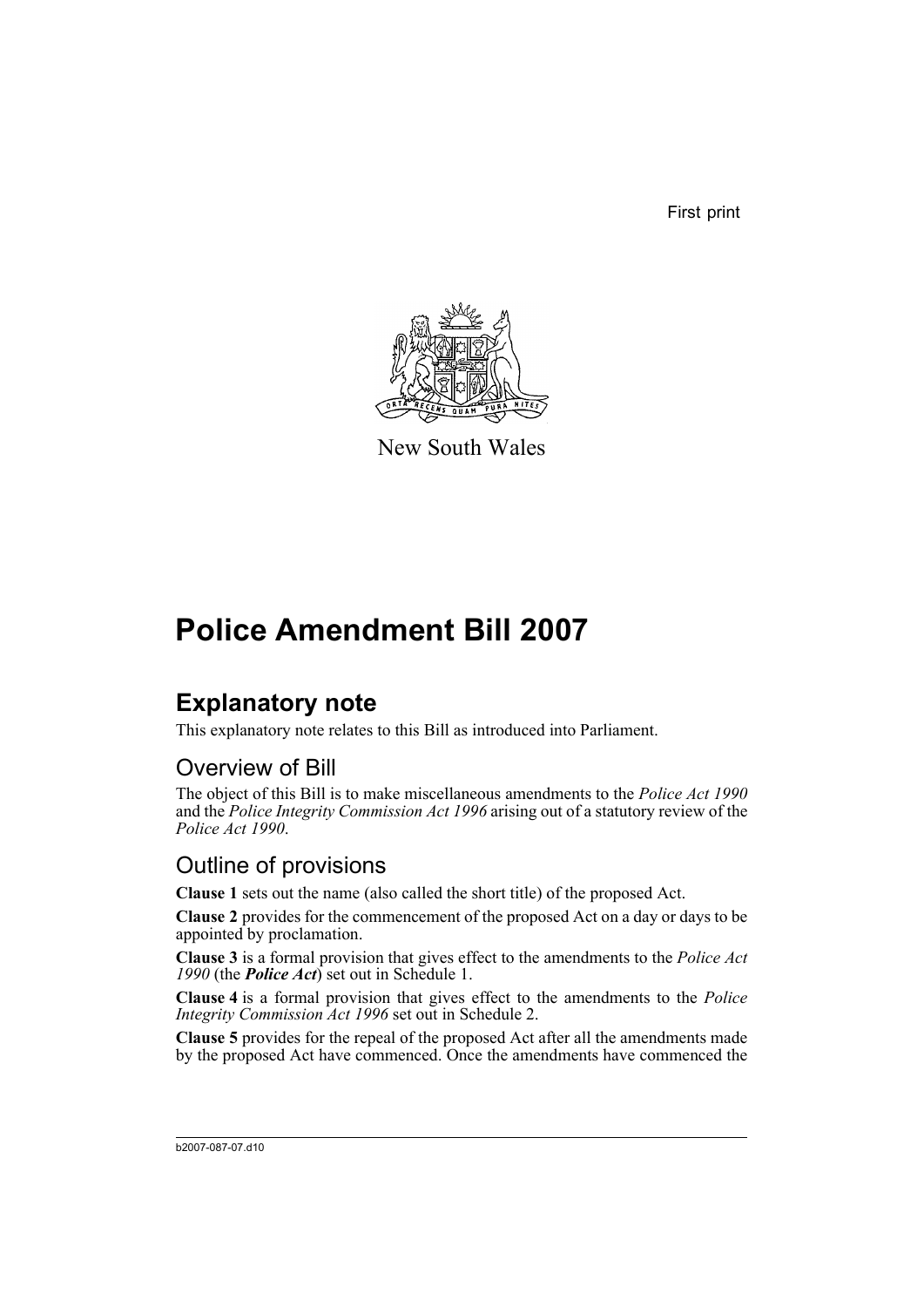Explanatory note

proposed Act will be spent and section 30 of the *Interpretation Act 1987* provides that the repeal of an amending Act does not affect the amendments made by that Act.

## **Schedule 1 Amendment of Police Act 1990**

### **Consistency with Public Sector Employment and Management Act 2002**

The statutory review of the Police Act recommended that certain provisions of that Act be amended to align them with similar provisions in the *Public Sector Employment and Management Act 2002*, including provisions about the appointment of staff. The amendments set out below generally make changes so as to reflect provisions of that Act.

**Schedule 1 [1]** amends section 25 of the Police Act to provide that an acting Commissioner of Police is to be appointed by the Minister, rather than by the Governor on the recommendation of the Minister. The amendment also enables an acting Commissioner to be appointed if the Commissioner is suspended. **Schedule 1 [2]** makes a consequential amendment.

**Schedule 1 [3]** amends section 26 of the Police Act to enable the Commissioner to be re-appointed before his or her term of office expires.

**Schedule 1 [4]** amends section 37 of the Police Act to enable an allowance to be paid to a police officer who is exercising all or any of the functions of a position, even though the person has not been appointed to act in the position.

**Schedule 1 [5]** amends section 40 of the Police Act to enable an executive officer to be re-appointed before his or her term of office expires.

**Schedule 1 [6]** amends section 41 of the Police Act to provide that a contract of employment of an executive officer may constitute an instrument of appointment.

**Schedule 1 [7]** inserts proposed section 50 into the Police Act to empower the Commissioner to retire an executive officer who is found on medical grounds to be unfit to discharge or incapable of discharging the duties of the officer's position.

**Schedule 1 [8]** inserts proposed section 66A into the Police Act. The proposed section provides for the appointment of officers to act in non-executive police officer positions if the positions are vacant or the holders are suspended, sick or absent. Currently, this situation is dealt with by way of temporary appointments.

**Schedule 1 [12]** amends section 72 of the Police Act to provide that the position of a non-executive police officer becomes vacant if the officer abandons his or her employment in the NSW Police Force.

**Schedule 1 [13]** inserts proposed section 72A into the Police Act to empower the Commissioner to retire a non-executive police officer who is found on medical grounds to be unfit to discharge or incapable of discharging the duties of the officer's position.

**Schedule 1 [14]** substitutes section 82D of the Police Act. The proposed section provides for the appointment of officers to act in non-executive administrative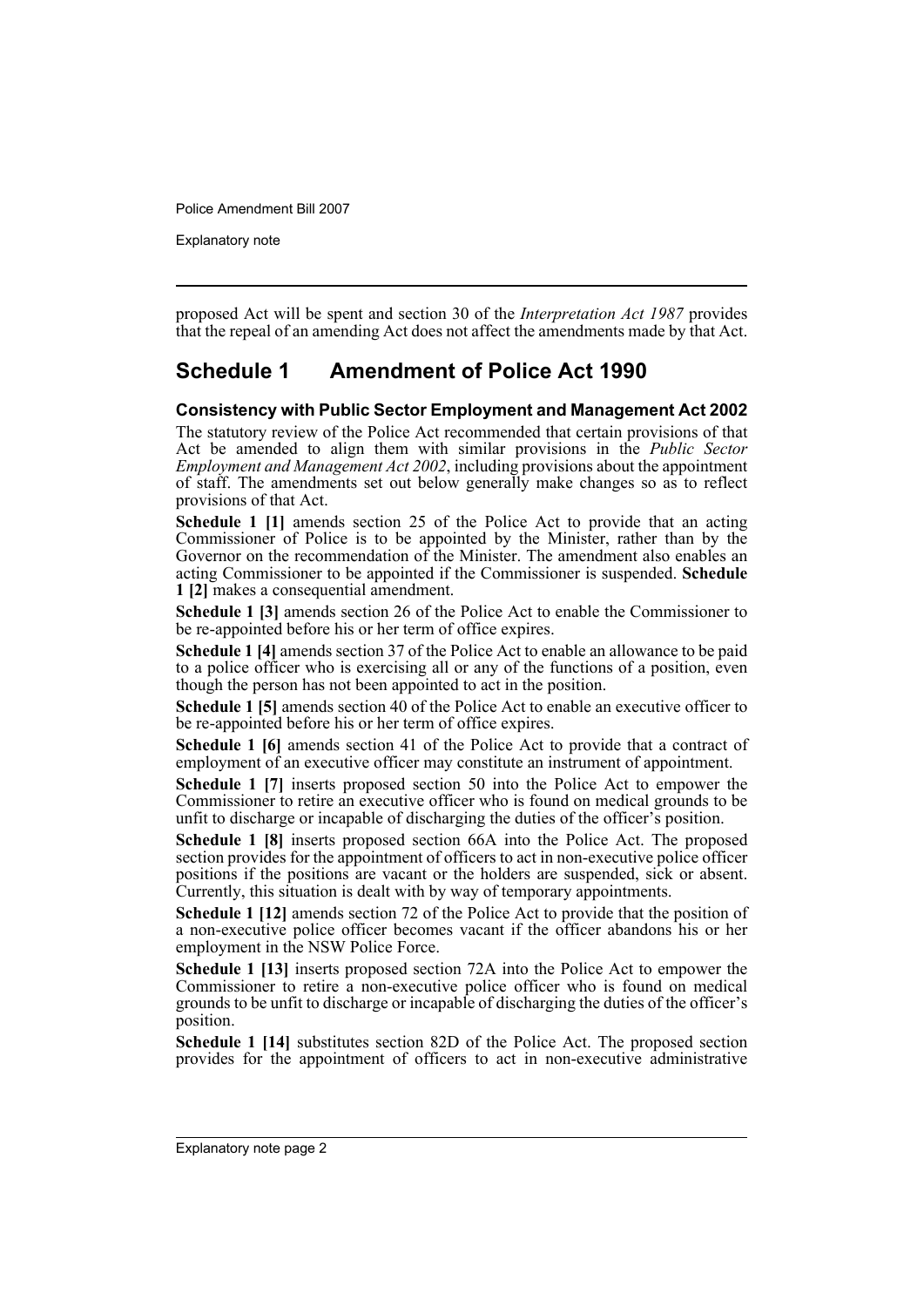Explanatory note

officer positions if the positions are vacant or the holders are suspended, sick or absent. Currently, this situation is dealt with by way of temporary appointments.

**Schedule 1 [15]** amends section 82H of the Police Act to provide that the position of a non-executive administrative officer becomes vacant if the officer abandons his or her employment in the NSW Police Force.

**Schedule 1 [16]** inserts proposed section 82HA into the Police Act to empower the Commissioner to retire a non-executive administrative officer who is found on medical grounds to be unfit to discharge or incapable of discharging the duties of the officer's position.

**Schedule 1 [17]** amends section 90 of the Police Act to set out circumstances when a person may be employed as a temporary employee and to make it clear that such employment is subject to any other provisions of the Act concerning the employment of temporary employees. **Schedule 1 [9]–[11]** make consequential amendments.

**Schedule 1 [18]** inserts proposed sections 91 and 91AA into the Police Act. Proposed section 91 stipulates a maximum period for temporary employment at any one time of 3 years (rather than the current period of  $\tilde{4}$  months) and provides for re-employment of a temporary employee to be in accordance with guidelines issued by the Commissioner. Proposed section 91AA limits the employment of temporary employees for periods of 12 months or more to employees selected on merit.

**Schedule 1 [19]** inserts a note to Part 8 of the Police Act relating to provisions of the *Public Sector Employment and Management Act 2002* that apply to members of the NSW Police Force.

## **Complaints against police**

**Schedule 1 [20]** amends section 129 of the Police Act to make it clear that complaints made directly to the Police Integrity Commission (the *PIC*) or the Ombudsman are not required to be entered into the complaints information system unless the PIC or the Ombudsman so directs.

**Schedule 1 [21]** amends section 144 of the Police Act to make it clear that the power to investigate a complaint includes the power to take any action necessary to resolve the complaint in the manner that the Commissioner thinks fit, including using alternative dispute management procedures.

**Schedule 1 [22]** substitutes section 148A of the Police Act. The proposed section confers on the Commissioner an express power to decide to take no further action in relation to a complaint.

**Schedule 1 [23]** amends section 154 of the Police Act to enable the Ombudsman to request the Commissioner to review a decision to take no further action in relation to a complaint.

## **Functions of Ombudsman relating to complaints**

Currently, the Ombudsman may make a special report to Parliament at any time about any matter connected with the exercise of the Ombudsman's functions under the Police Act relating to complaints.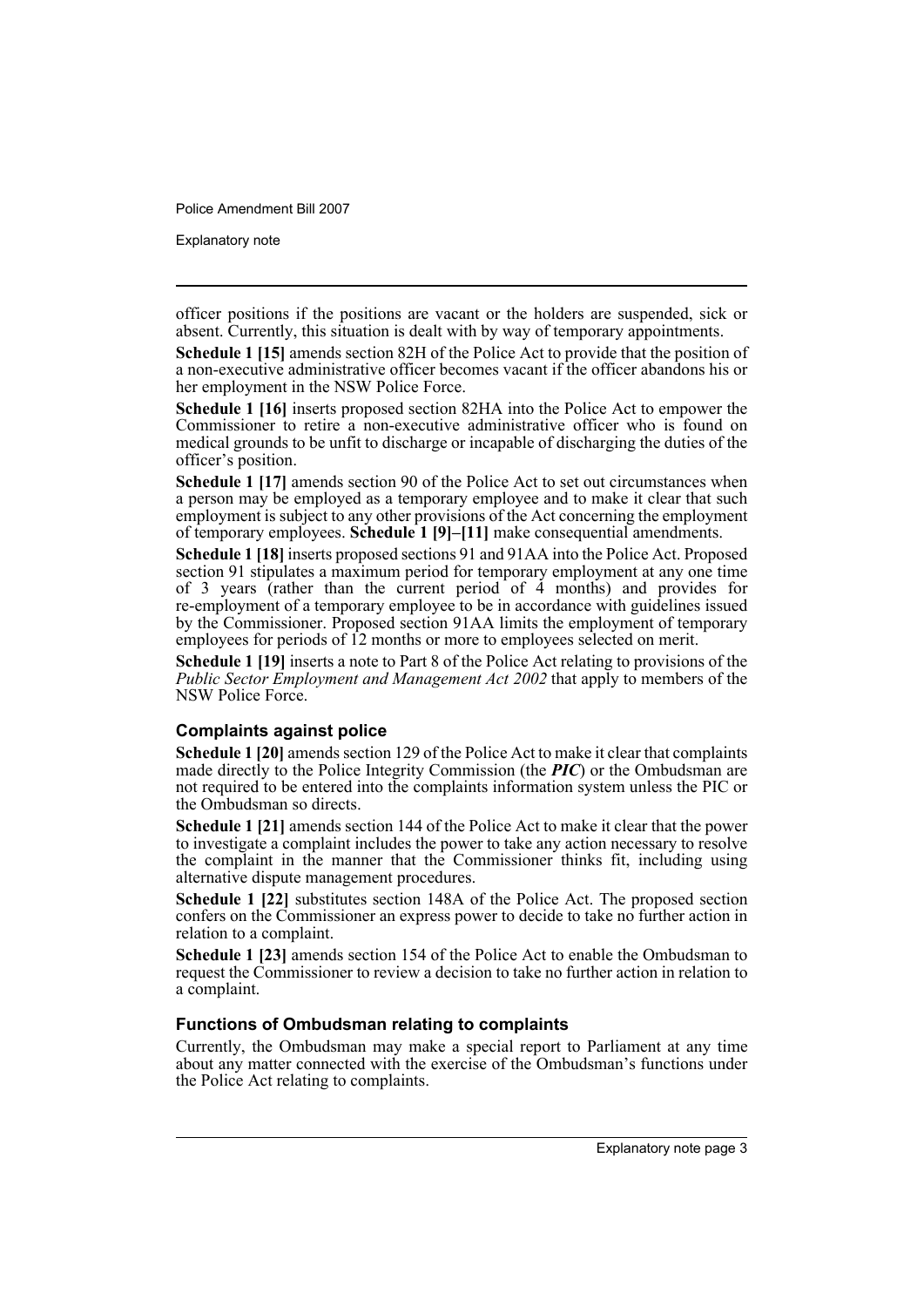Explanatory note

**Schedule 1 [24]** amends section 160 of the Police Act to enable the Ombudsman to report to the Minister and the Commissioner on any such matter.

**Schedule 1 [25]** inserts proposed sections 161 and 161A into the Police Act. Proposed section 161 re-enacts the provisions relating to special reports to Parliament. Proposed section 161A enables the Ombudsman to omit police information, and requires the Ombudsman to omit critical police information, from copies of reports given to complainants or police officers. The amendment also removes a requirement that the Ombudsman prepare and supply certain pamphlets.

**Schedule 1 [26]** amends section 162 of the Police Act to enable the Ombudsman to consult with the Minister about other matters, in addition to complaints, related to the exercise of the Ombudsman's functions under Part 8A of that Act.

**Schedule 1 [27]** amends section 163 of the Police Act to enable the Ombudsman to publish police information (including critical police information) to the Minister as well as the Commissioner.

## **Savings and transitional provisions**

**Schedule 1 [28]** amends Schedule 4 to the Police Act to enable the making of regulations containing savings and transitional provisions consequential on the enactment of the proposed Act.

**Schedule 1 [29]** amends Schedule 4 to the Police Act to insert a transitional provision consequent on the enactment of the proposed Act.

## **Schedule 2 Amendment of Police Integrity Commission Act 1996**

The Schedule amends the *Police Integrity Commission Act 1996* to make the following amendments consequential on the amendments made to the Police Act by Schedule<sup>1</sup>:

- (a) an amendment providing for the Police Integrity Commission to notify the Commissioner of Police instead of the Ombudsman of the completion of an investigation into a police complaint or a decision to discontinue an investigation (**Schedule 2 [1]**),
- (b) an amendment enabling the making of regulations containing savings and transitional provisions consequential on the enactment of the proposed Act (**Schedule 2 [2]**),
- (c) an amendment inserting a transitional provision consequent on the enactment of the proposed Act (**Schedule 2 [3]**).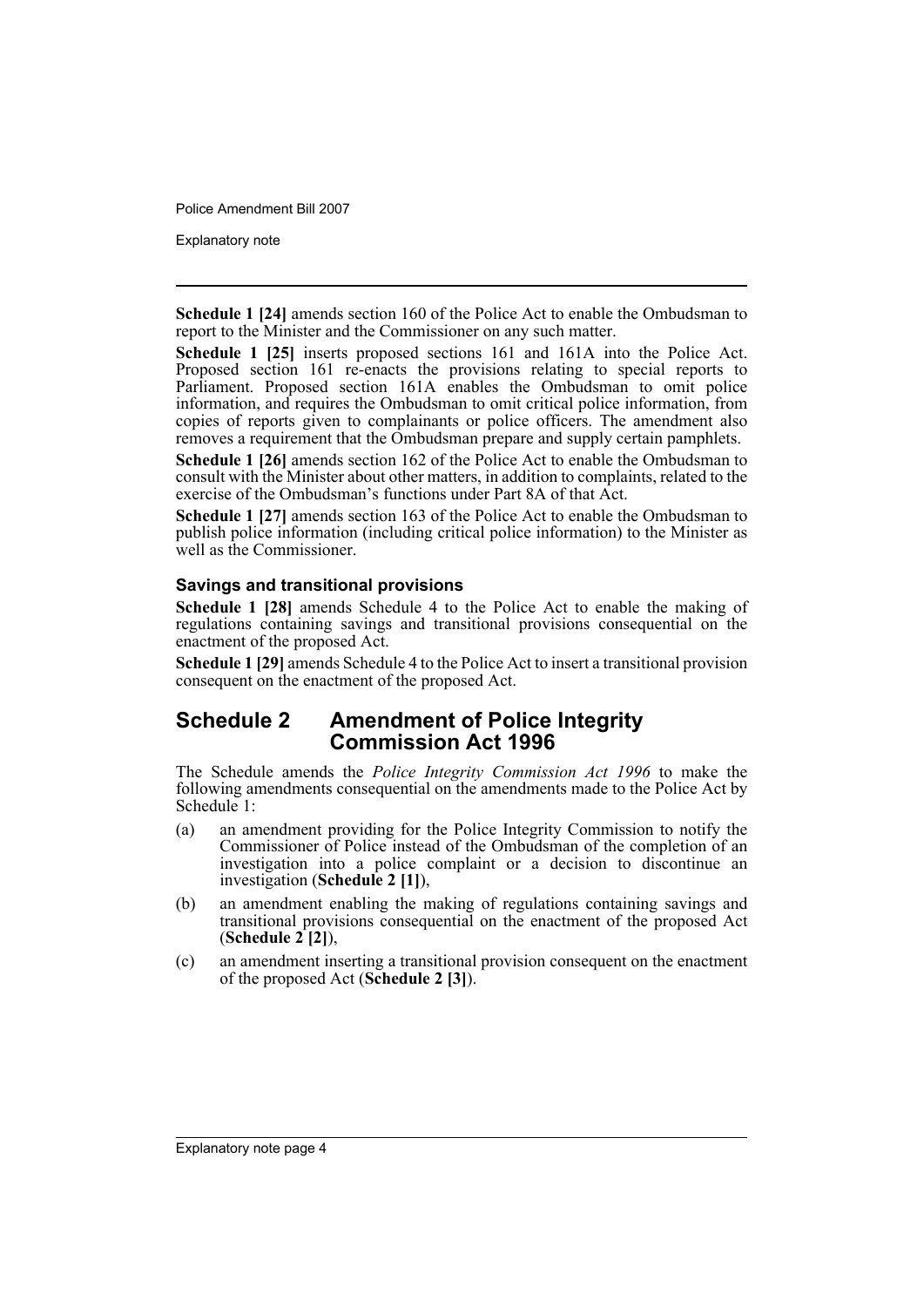First print



New South Wales

# **Police Amendment Bill 2007**

# **Contents**

|                                                                 | Page          |
|-----------------------------------------------------------------|---------------|
| Name of Act                                                     |               |
| Commencement                                                    | 2             |
| Amendment of Police Act 1990 No 47                              | 2             |
| Amendment of Police Integrity Commission Act 1996 No 28<br>4    | $\mathcal{P}$ |
| Repeal of Act<br>5                                              |               |
| Schedule 1<br>Amendment of Police Act 1990                      | 3             |
| Amendment of Police Integrity Commission Act 1996<br>Schedule 2 | 11            |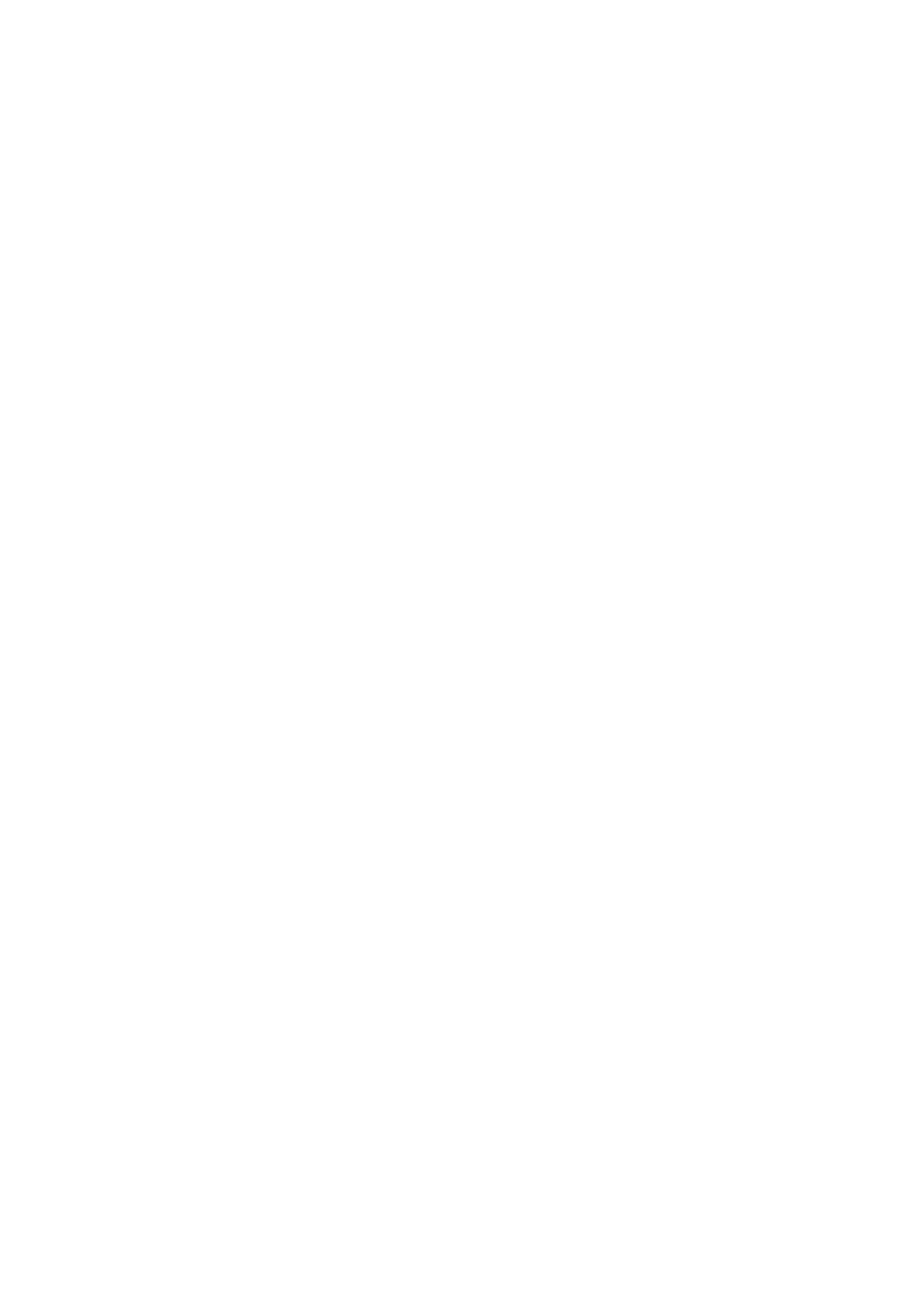

New South Wales

# **Police Amendment Bill 2007**

No , 2007

## **A Bill for**

An Act to amend the *Police Act 1990* and the *Police Integrity Commission Act 1996* with respect to employment matters and complaints made against police.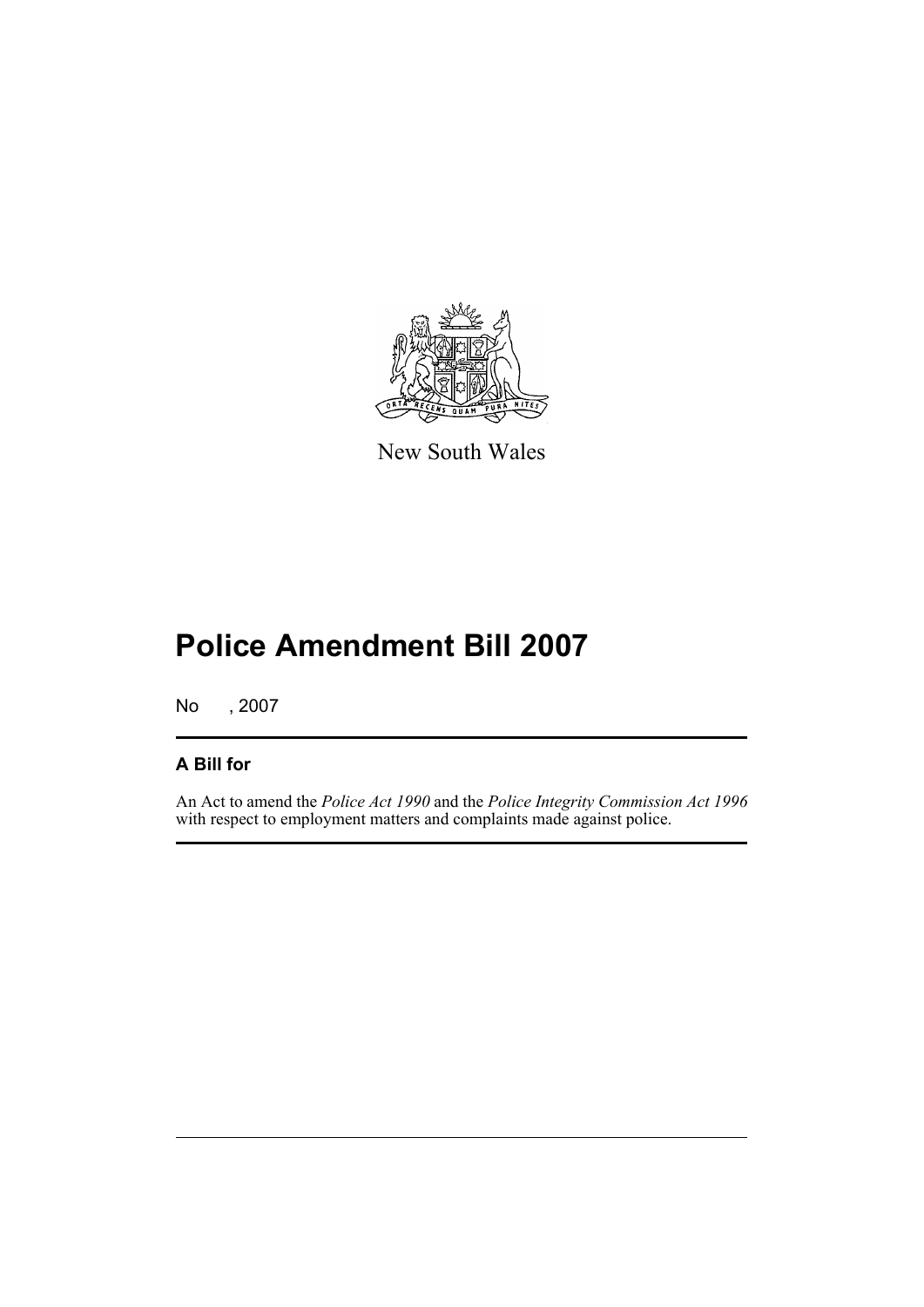## Clause 1 Police Amendment Bill 2007

<span id="page-7-4"></span><span id="page-7-3"></span><span id="page-7-2"></span><span id="page-7-1"></span><span id="page-7-0"></span>

|              | The Legislature of New South Wales enacts:                                                                                                                       | 1              |
|--------------|------------------------------------------------------------------------------------------------------------------------------------------------------------------|----------------|
| 1            | Name of Act                                                                                                                                                      | 2              |
|              | This Act is the <i>Police Amendment Act 2007</i> .                                                                                                               | 3              |
| $\mathbf{2}$ | Commencement                                                                                                                                                     | 4              |
|              | This Act commences on a day or days to be appointed by proclamation.                                                                                             | 5              |
| 3            | Amendment of Police Act 1990 No 47                                                                                                                               | 6              |
|              | The <i>Police Act 1990</i> is amended as set out in Schedule 1.                                                                                                  | $\overline{7}$ |
| 4            | <b>Amendment of Police Integrity Commission Act 1996 No 28</b>                                                                                                   | 8              |
|              | The <i>Police Integrity Commission Act 1996</i> is amended as set out in<br>Schedule 2.                                                                          | 9<br>10        |
| 5            | <b>Repeal of Act</b>                                                                                                                                             | 11             |
|              | This Act is repealed on the day following the day on which all of the<br>(1)<br>provisions of this Act have commenced.                                           | 12<br>13       |
|              | The repeal of this Act does not, because of the operation of section 30<br>(2)<br>of the <i>Interpretation Act 1987</i> , affect any amendment made by this Act. | 14<br>15       |
|              |                                                                                                                                                                  |                |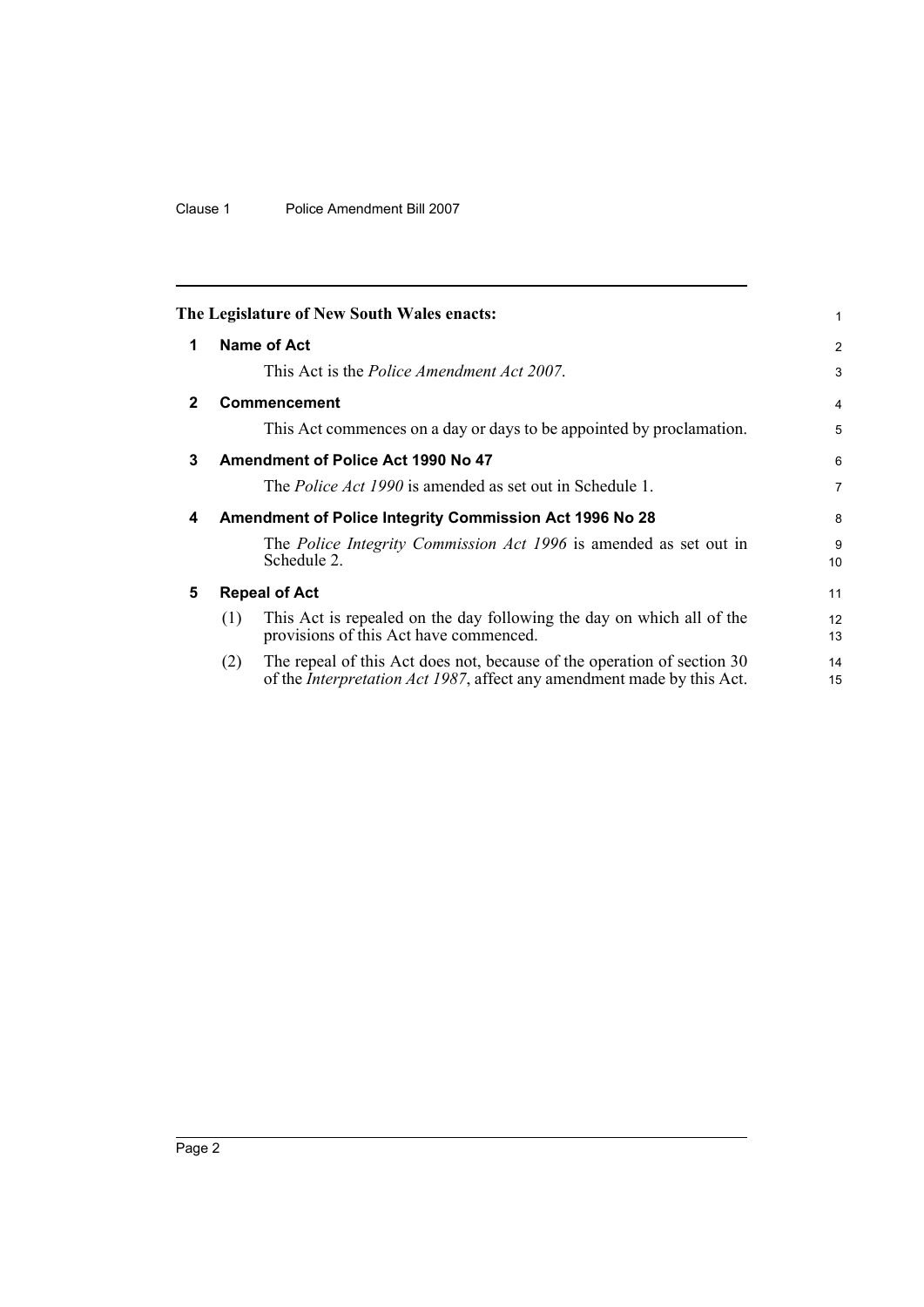Amendment of Police Act 1990 Schedule 1

<span id="page-8-0"></span>

|     | <b>Schedule 1</b>     | <b>Amendment of Police Act 1990</b>                                                                                                                                                                                                     | $\mathbf{1}$             |
|-----|-----------------------|-----------------------------------------------------------------------------------------------------------------------------------------------------------------------------------------------------------------------------------------|--------------------------|
|     |                       | (Section 3)                                                                                                                                                                                                                             | 2                        |
| [1] |                       | <b>Section 25 Acting Commissioner</b>                                                                                                                                                                                                   | 3                        |
|     |                       | Omit section 25 (1). Insert instead:                                                                                                                                                                                                    | $\overline{4}$           |
|     | (1)                   | The Minister may appoint a member of the NSW Police Force to<br>act as Commissioner if the office of Commissioner is vacant or<br>the Commissioner is suspended, sick or absent.                                                        | 5<br>6<br>$\overline{7}$ |
| [2] | <b>Section 25 (3)</b> |                                                                                                                                                                                                                                         | 8                        |
|     |                       | Omit the subsection. Insert instead:                                                                                                                                                                                                    | 9                        |
|     | (3)                   | The Minister may at any time terminate the appointment of any<br>such member to act as Commissioner.                                                                                                                                    | 10 <sup>1</sup><br>11    |
| [3] |                       | Section 26 Term of appointment of Commissioner                                                                                                                                                                                          | 12                       |
|     |                       | Insert at the end of the section:                                                                                                                                                                                                       | 13                       |
|     | (2)                   | The Commissioner may be re-appointed with effect before the<br>expiry of the Commissioner's term of office. In that case, the<br>Commissioner's existing term of office expires.                                                        | 14<br>15<br>16           |
| [4] |                       | Section 37 Acting appointments to executive positions                                                                                                                                                                                   | 17                       |
|     |                       | Insert after section $37(3)$ :                                                                                                                                                                                                          | 18                       |
|     | (4)                   | This section does not prevent the payment of an allowance to a<br>member of the NSW Police Force for exercising all or any of the<br>functions of a position if a person is not appointed to act in the<br>position under this section. | 19<br>20<br>21<br>22     |
| [5] |                       | <b>Section 40 Term appointments</b>                                                                                                                                                                                                     | 23                       |
|     |                       | Insert at the end of the section:                                                                                                                                                                                                       | 24                       |
|     | (2)                   | An executive officer may, with the approval of the<br>Commissioner, be re-appointed with effect before the expiry of<br>the officer's term of office. In that case, the officer's existing<br>term of office expires.                   | 25<br>26<br>27<br>28     |
| [6] | of employment         | Section 41 Employment of executive officers to be governed by contract                                                                                                                                                                  | 29<br>30                 |
|     |                       | Insert after section 41 $(3)$ :                                                                                                                                                                                                         | 31                       |
|     | (3A)                  | However, a contract of employment may constitute the<br>instrument of appointment.                                                                                                                                                      | 32<br>33                 |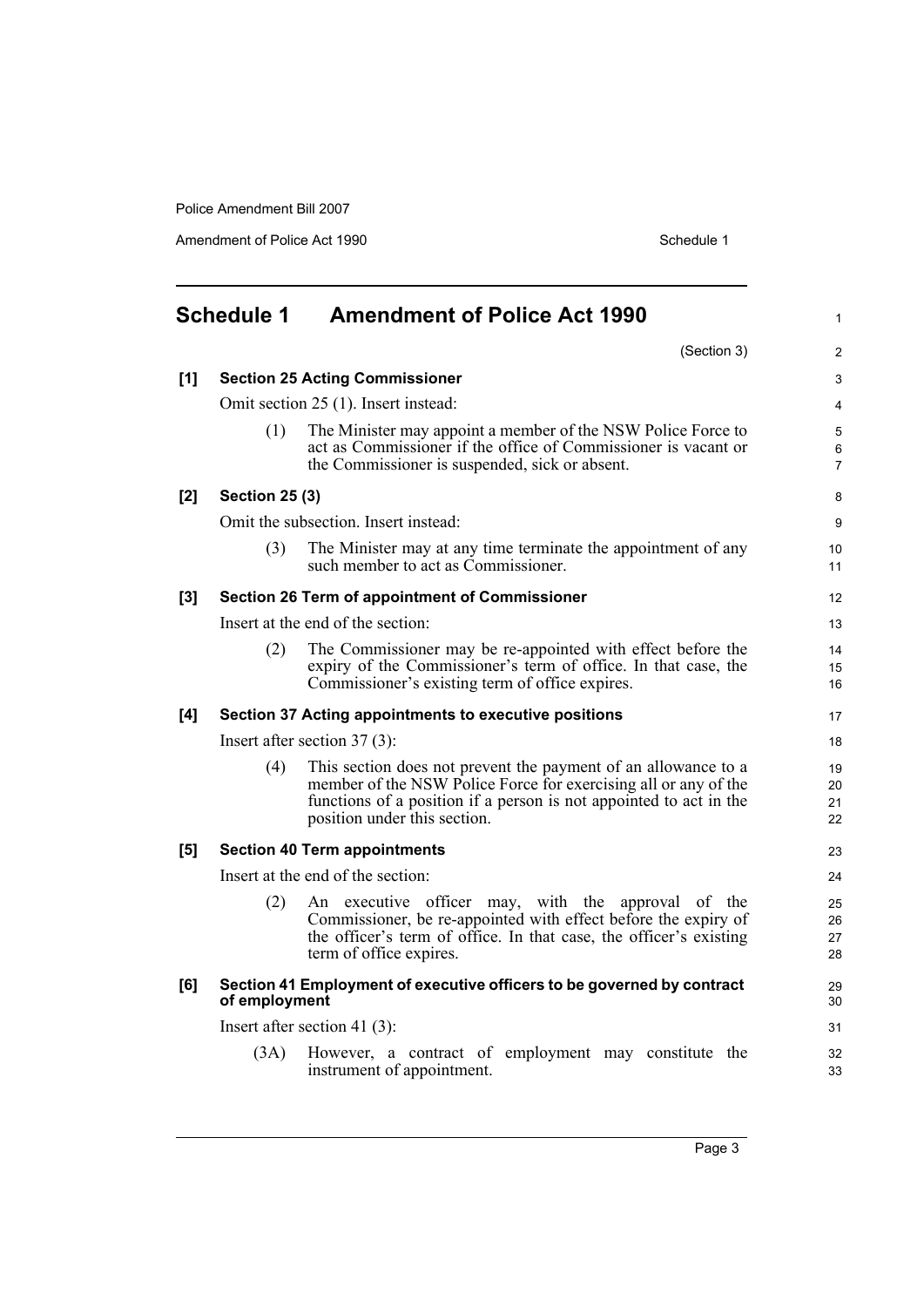Schedule 1 Amendment of Police Act 1990

| [7]    |     | <b>Section 50</b>     |                                                                                                                                                                                                                                                | 1                    |
|--------|-----|-----------------------|------------------------------------------------------------------------------------------------------------------------------------------------------------------------------------------------------------------------------------------------|----------------------|
|        |     |                       | Insert after section 49:                                                                                                                                                                                                                       | $\overline{2}$       |
|        | 50  |                       | Incapable executive officer may be retired                                                                                                                                                                                                     | 3                    |
|        |     |                       | If:                                                                                                                                                                                                                                            | 4                    |
|        |     |                       | (a)<br>an executive officer is found on medical grounds to be<br>unfit to discharge or incapable of discharging the duties of<br>the officer's position, and                                                                                   | 5<br>6<br>7          |
|        |     |                       | the officer's unfitness or incapacity:<br>(b)                                                                                                                                                                                                  | 8                    |
|        |     |                       | appears likely to be of a permanent nature, and<br>(i)                                                                                                                                                                                         | 9                    |
|        |     |                       | (ii)<br>has not arisen from actual misconduct on the part of<br>the officer, or from causes within the officer's<br>control,                                                                                                                   | 10<br>11<br>12       |
|        |     |                       | the Commissioner may cause the officer to be retired.                                                                                                                                                                                          | 13                   |
| [8]    |     | <b>Section 66A</b>    |                                                                                                                                                                                                                                                | 14                   |
|        |     |                       | Insert after section 66:                                                                                                                                                                                                                       | 15                   |
|        | 66A |                       | Acting appointments to non-executive police officer positions                                                                                                                                                                                  | 16                   |
|        |     | (1)                   | The Commissioner may appoint an officer to act in a<br>non-executive police officer position that is vacant or the holder<br>of which is suspended, sick or absent.                                                                            | 17<br>18<br>19       |
|        |     | (2)                   | A person, while acting in a position under this section, has all the<br>functions of the holder of the position.                                                                                                                               | 20<br>21             |
|        |     | (3)                   | The Commissioner may, at any time, terminate the appointment<br>of a person to act in a position under this section.                                                                                                                           | 22<br>23             |
|        |     | (4)                   | This section does not prevent the payment of an allowance to an<br>officer for exercising all or any of the functions of a<br>non-executive police officer position if a person is not appointed<br>to act in the position under this section. | 24<br>25<br>26<br>27 |
| [9]    |     |                       | <b>Section 67 Temporary appointments</b>                                                                                                                                                                                                       | 28                   |
|        |     |                       | Omit section $67$ (1).                                                                                                                                                                                                                         | 29                   |
| $[10]$ |     | <b>Section 67 (2)</b> |                                                                                                                                                                                                                                                | 30                   |
|        |     |                       | Omit "Without limiting subsection (1)".                                                                                                                                                                                                        | 31                   |
|        |     |                       | Insert instead "Without limiting section 90".                                                                                                                                                                                                  | 32                   |
| $[11]$ |     | <b>Section 67 (3)</b> |                                                                                                                                                                                                                                                | 33                   |
|        |     |                       | Omit "in accordance with subsection (1)".                                                                                                                                                                                                      | 34                   |
|        |     |                       |                                                                                                                                                                                                                                                |                      |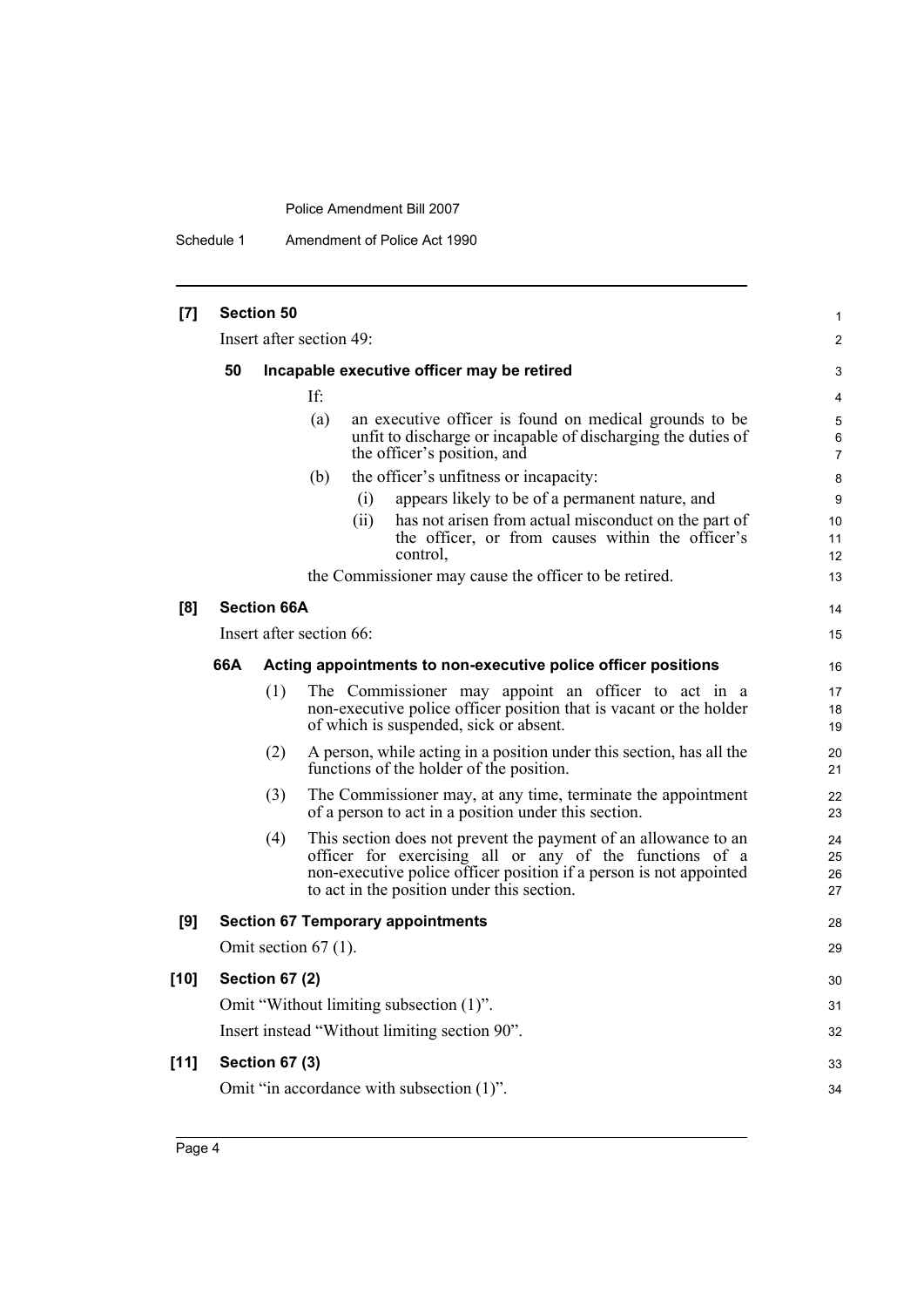Amendment of Police Act 1990 Schedule 1

| $[12]$ |            |                    |                          |      | Section 72 Vacation of non-executive police officer positions                                                                                                                                                                                          | $\mathbf{1}$                 |
|--------|------------|--------------------|--------------------------|------|--------------------------------------------------------------------------------------------------------------------------------------------------------------------------------------------------------------------------------------------------------|------------------------------|
|        |            |                    |                          |      | Insert at the end of section $72(1)(d)$ :                                                                                                                                                                                                              | $\overline{\mathbf{c}}$      |
|        |            |                    |                          | , or |                                                                                                                                                                                                                                                        | 3                            |
|        |            |                    | (e)                      |      | abandons his or her employment in the NSW Police Force.                                                                                                                                                                                                | 4                            |
| $[13]$ |            | <b>Section 72A</b> |                          |      |                                                                                                                                                                                                                                                        | 5                            |
|        |            |                    | Insert after section 72: |      |                                                                                                                                                                                                                                                        | 6                            |
|        | <b>72A</b> |                    |                          |      | Incapable non-executive police officer may be retired                                                                                                                                                                                                  | 7                            |
|        |            |                    | If:                      |      |                                                                                                                                                                                                                                                        | 8                            |
|        |            |                    | (a)                      |      | a non-executive police officer is found on medical grounds<br>to be unfit to discharge or incapable of discharging the<br>duties of the officer's position, and                                                                                        | $\boldsymbol{9}$<br>10<br>11 |
|        |            |                    | (b)                      |      | the officer's unfitness or incapacity:                                                                                                                                                                                                                 | 12                           |
|        |            |                    |                          | (i)  | appears likely to be of a permanent nature, and                                                                                                                                                                                                        | 13                           |
|        |            |                    |                          | (ii) | has not arisen from actual misconduct on the part of<br>the officer, or from causes within the officer's<br>control,                                                                                                                                   | 14<br>15<br>16               |
|        |            |                    |                          |      | the Commissioner may cause the officer to be retired.                                                                                                                                                                                                  | 17                           |
| $[14]$ |            | <b>Section 82D</b> |                          |      |                                                                                                                                                                                                                                                        | 18                           |
|        |            |                    |                          |      | Omit the section. Insert instead:                                                                                                                                                                                                                      | 19                           |
|        | 82D        | positions          |                          |      | Acting appointments to non-executive administrative officer                                                                                                                                                                                            | 20<br>21                     |
|        |            | (1)                |                          |      | The Commissioner may appoint an officer to act in a<br>non-executive administrative officer position that is vacant or the<br>holder of which is suspended, sick or absent.                                                                            | 22<br>23<br>24               |
|        |            | (2)                |                          |      | A person, while acting in a position under this section, has all the<br>functions of the holder of the position.                                                                                                                                       | 25<br>26                     |
|        |            | (3)                |                          |      | The Commissioner may, at any time, terminate the appointment<br>of a person to act in a position under this section.                                                                                                                                   | 27<br>28                     |
|        |            | (4)                |                          |      | This section does not prevent the payment of an allowance to an<br>officer for exercising all or any of the functions of a<br>non-executive administrative officer position if a person is not<br>appointed to act in the position under this section. | 29<br>30<br>31<br>32         |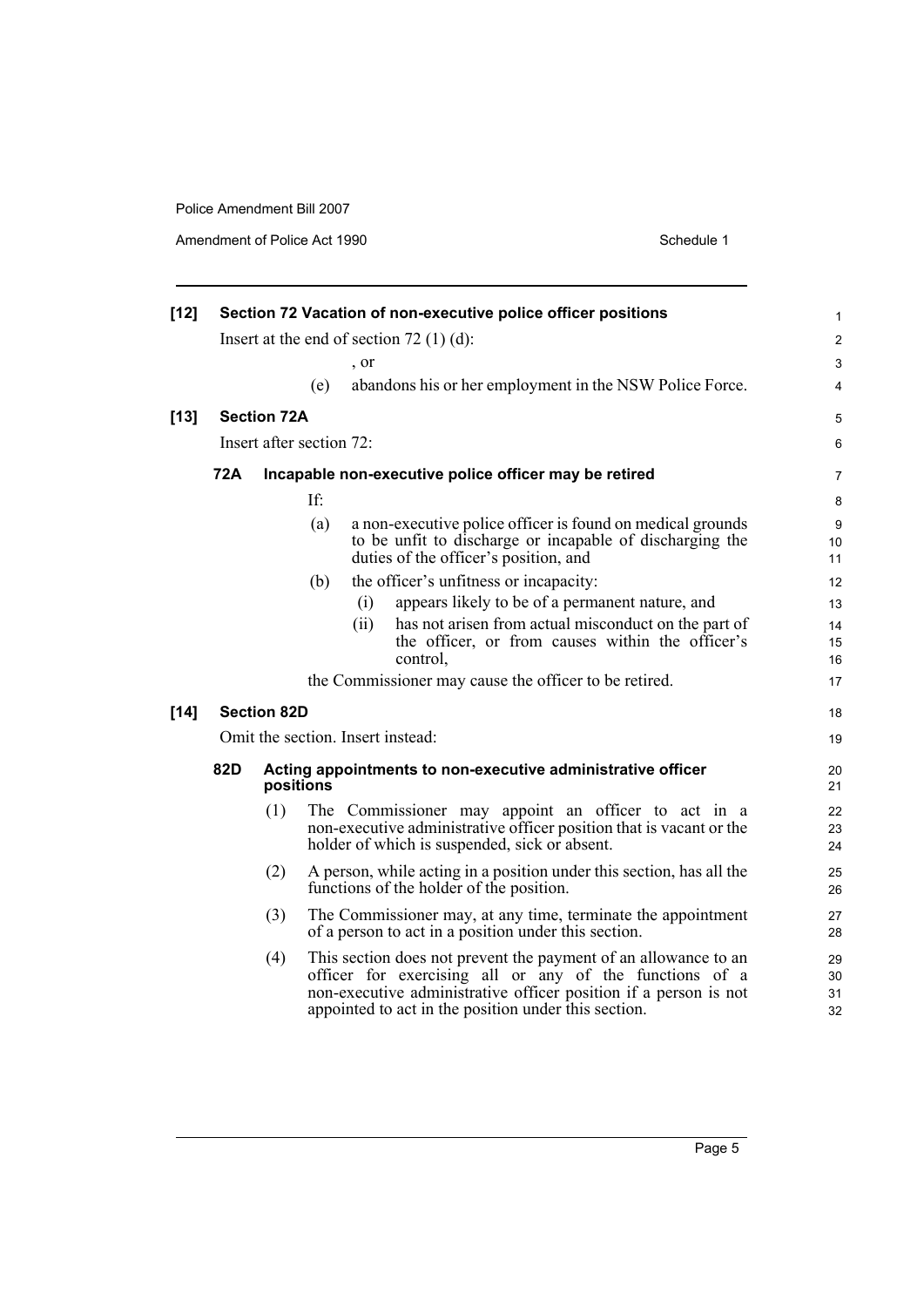| Schedule 1 | Amendment of Police Act 1990 |  |
|------------|------------------------------|--|
|------------|------------------------------|--|

| $[15]$ |                     |     | Section 82H Vacation of non-executive administrative officer positions                                                                                                  | 1                                         |
|--------|---------------------|-----|-------------------------------------------------------------------------------------------------------------------------------------------------------------------------|-------------------------------------------|
|        |                     |     |                                                                                                                                                                         | 2                                         |
|        |                     |     | Insert at the end of section 82H $(1)$ (c):                                                                                                                             | 3                                         |
|        |                     | (d) | , or                                                                                                                                                                    | 4                                         |
|        |                     |     | abandons his or her employment in the NSW Police Force.                                                                                                                 |                                           |
| $[16]$ | <b>Section 82HA</b> |     |                                                                                                                                                                         | 5                                         |
|        |                     |     | Insert after section 82H:                                                                                                                                               | 6                                         |
|        | <b>82HA</b>         |     | Incapable non-executive administrative officer may be retired                                                                                                           | $\overline{7}$                            |
|        |                     | If: |                                                                                                                                                                         | 8                                         |
|        |                     | (a) | a non-executive administrative officer is found on medical<br>grounds to be unfit to discharge or incapable of<br>discharging the duties of the officer's position, and | $\boldsymbol{9}$<br>10 <sup>1</sup><br>11 |
|        |                     | (b) | the officer's unfitness or incapacity:                                                                                                                                  | 12                                        |
|        |                     |     | appears likely to be of a permanent nature, and<br>(i)                                                                                                                  | 13                                        |
|        |                     |     | has not arisen from actual misconduct on the part of<br>(ii)<br>the officer, or from causes within the officer's<br>control.                                            | 14<br>15<br>16                            |
|        |                     |     | the Commissioner may cause the officer to be retired.                                                                                                                   | 17                                        |
| $[17]$ |                     |     | <b>Section 90 Appointment of temporary employees</b>                                                                                                                    | 18                                        |
|        |                     |     | Omit section 90 (2). Insert instead:                                                                                                                                    | 19                                        |
|        |                     | (2) | A person may be employed as a temporary employee:                                                                                                                       | 20                                        |
|        |                     | (a) | for the duration of a specified task or project, or                                                                                                                     | 21                                        |
|        |                     | (b) | to carry out the duties of a position that is temporarily<br>vacant, or                                                                                                 | 22<br>23                                  |
|        |                     | (c) | to provide additional assistance in a particular work area,<br><sub>or</sub>                                                                                            | 24<br>25                                  |
|        |                     | (d) | in connection with the secondment or exchange of staff, or                                                                                                              | 26                                        |
|        |                     | (e) | to undertake a traineeship or cadetship, or                                                                                                                             | 27                                        |
|        |                     | (f) | for any other temporary purpose.                                                                                                                                        | 28                                        |
|        |                     | (3) | The employment of persons under this Part is subject to any other<br>provision of this Act or the regulations concerning the<br>employment of temporary employees.      | 29<br>30<br>31                            |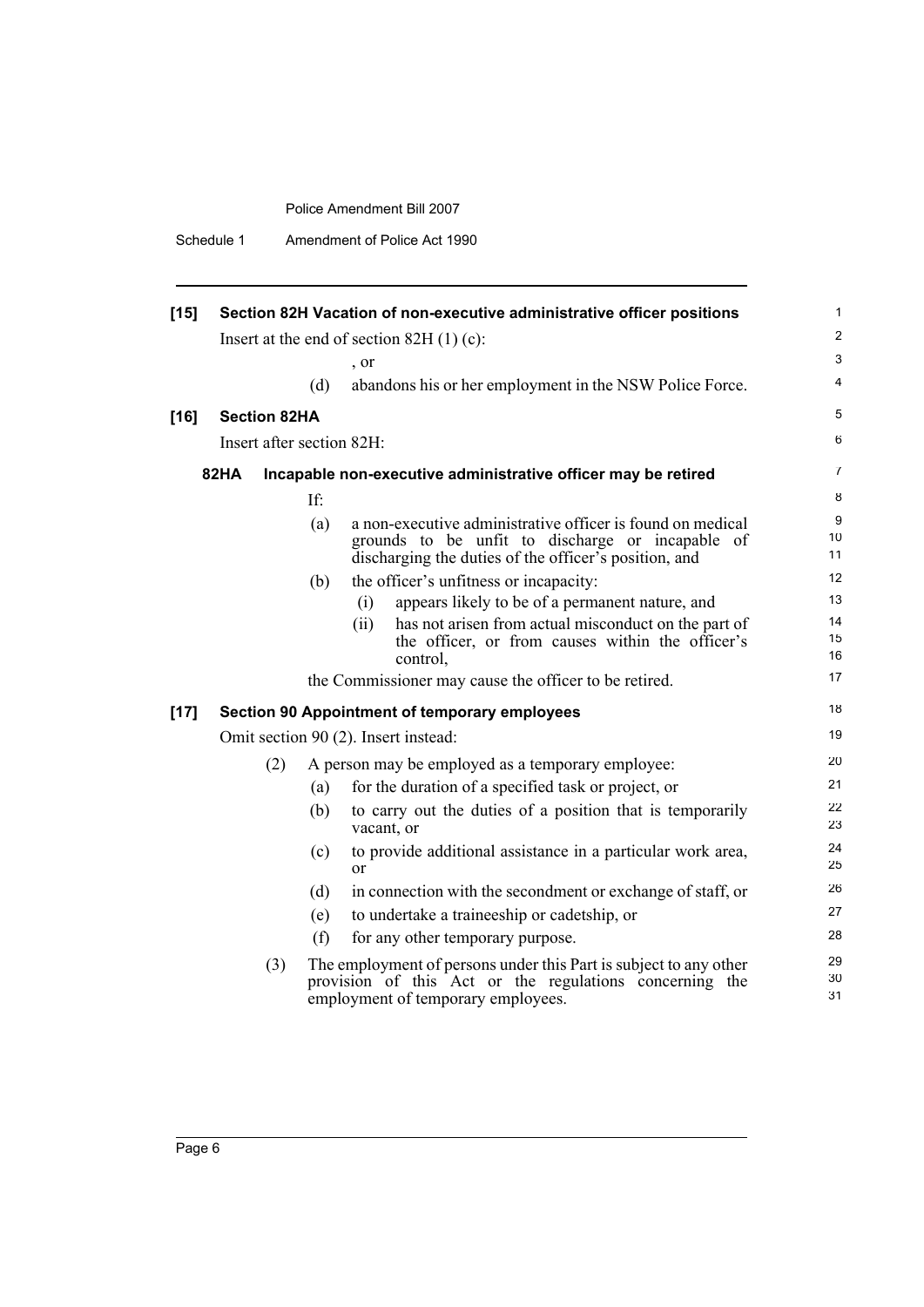Amendment of Police Act 1990 Schedule 1

| $[18]$                 | Sections 91 and 91AA            |                                                                                                                                                                                                                                                                                                |                            |  |  |  |
|------------------------|---------------------------------|------------------------------------------------------------------------------------------------------------------------------------------------------------------------------------------------------------------------------------------------------------------------------------------------|----------------------------|--|--|--|
|                        |                                 | Omit section 91. Insert instead:                                                                                                                                                                                                                                                               | 2                          |  |  |  |
| 91                     | <b>Period of employment</b>     |                                                                                                                                                                                                                                                                                                |                            |  |  |  |
|                        | (1)                             | The maximum period for which a temporary employee may be<br>employed under this Part at any one time is 3 years.                                                                                                                                                                               | 4<br>5                     |  |  |  |
|                        | (2)                             | The re-employment of a temporary employee is to be in<br>accordance with such guidelines as are issued by the<br>Commissioner from time to time.                                                                                                                                               | 6<br>$\overline{7}$<br>8   |  |  |  |
|                        | (3)                             | The Commissioner may dispense with the services of a<br>temporary employee at any time.                                                                                                                                                                                                        | 9<br>10                    |  |  |  |
| <b>91AA</b>            |                                 | <b>Employment after selection on merit</b>                                                                                                                                                                                                                                                     | 11                         |  |  |  |
|                        | (1)                             | In this section, the <i>selection on merit</i> of a temporary employee<br>means employment after some form of open competition<br>involving the selection of the employee as the person who, in the<br>opinion of the Commissioner, has the greatest merit among<br>candidates for employment. | 12<br>13<br>14<br>15<br>16 |  |  |  |
|                        | (2)<br>merit.                   | A temporary employee may be employed for a period exceeding<br>12 months at any one time only if the employee is selected on                                                                                                                                                                   | 17<br>18<br>19             |  |  |  |
|                        | (3)                             | The Commissioner may exempt the employment of a person<br>from subsection (2) if the Commissioner determines that the<br>special circumstances of the case justify the exemption.                                                                                                              | 20<br>21<br>22             |  |  |  |
| Part 8, Note<br>$[19]$ |                                 |                                                                                                                                                                                                                                                                                                | 23                         |  |  |  |
|                        |                                 | Insert after the heading to Part 8:                                                                                                                                                                                                                                                            | 24                         |  |  |  |
|                        |                                 | <b>Note.</b> Other provisions relating to members of the NSW Police Force are<br>to be found in the Public Sector Employment and Management Act 2002.<br>In particular, the following provisions of that Act apply:                                                                            | 25<br>26<br>27             |  |  |  |
|                        | (a)                             | Part 3.2 (Staff mobility), which contains provisions relating to<br>temporary inter-agency staff transfers and assignments,<br>employer-sponsored staff transfers and provisions for the<br>transfer of leave in the event of employment with another agency,                                  | 28<br>29<br>30<br>31       |  |  |  |
|                        | (b)                             | sections 100-103, which enable cross-agency employment and<br>provide for the effect of nominating for election to Parliament and<br>failing to be elected to Parliament.                                                                                                                      | 32<br>33<br>34             |  |  |  |
| $[20]$                 |                                 | <b>Section 129 Registration of complaints</b>                                                                                                                                                                                                                                                  | 35                         |  |  |  |
|                        | Insert after section $129(2)$ : |                                                                                                                                                                                                                                                                                                | 36                         |  |  |  |
| (2A)                   |                                 | Information about a complaint (or part of a complaint) received<br>by the Police Integrity Commission or the Ombudsman that is not                                                                                                                                                             | 37<br>38                   |  |  |  |

Page 7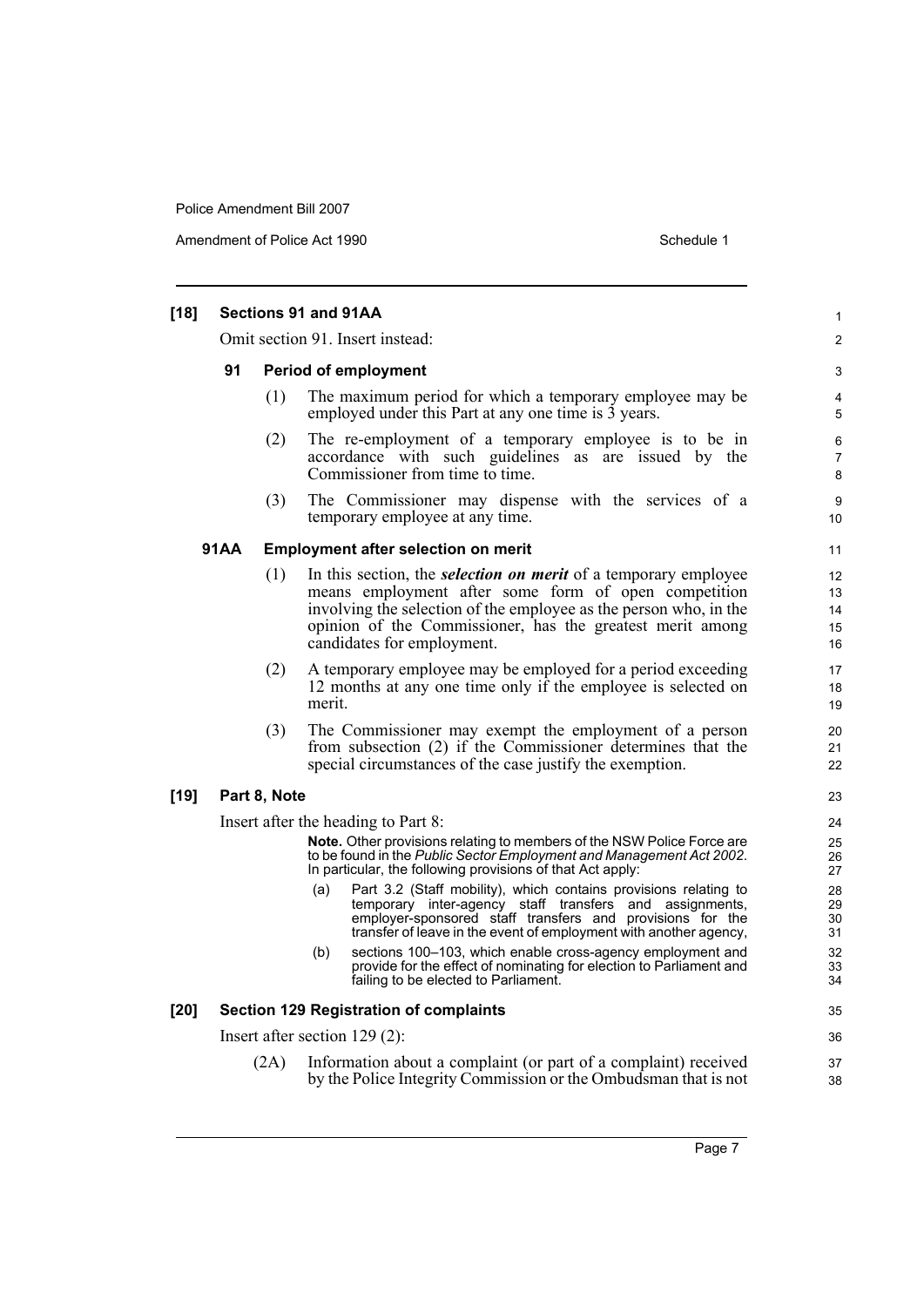Schedule 1 Amendment of Police Act 1990

referred to the Commissioner is not required to be registered in the complaints information system, unless the Police Integrity Commission or Ombudsman directs that a complaint received by them be entered in the system.

#### **[21] Section 144 Investigation of complaints**

Insert at the end of the section:

- (2) The powers of the Commissioner to cause a complaint to be investigated include the power to cause any action to be taken to resolve the complaint in the manner that the Commissioner thinks fit, subject to this Act or any other law.
- (3) Without limiting subsection (2), a person conducting an investigation may attempt to resolve a complaint by means of alternative dispute management procedures.

#### **[22] Section 148A**

Omit the section. Insert instead:

#### **148A Commissioner or Ombudsman may decide to take no further action**

- (1) The Commissioner or the Ombudsman may, at any stage during an investigation of a complaint, decide to conclude the investigation by taking no further action with respect to the complaint.
- (2) If the Commissioner or Ombudsman decides, at any stage during an investigation of a complaint referred to in section 140 (1), that the investigation should be concluded by taking no further action with respect to the complaint, each must notify the other of that decision.
- (3) In deciding whether no further action should be taken with respect to a complaint, the Commissioner or Ombudsman may have regard to such matters as the Commissioner or Ombudsman thinks fit, including the matters referred to in section 141 (1).
- (4) The Commissioner or Ombudsman must notify the complainant of a decision made by them under this section.
- (5) The Commissioner may, if of the opinion that it is appropriate to do so, notify the police officer whose conduct is the subject of a complaint of a decision by the Commissioner or the Ombudsman under this section concerning the complaint.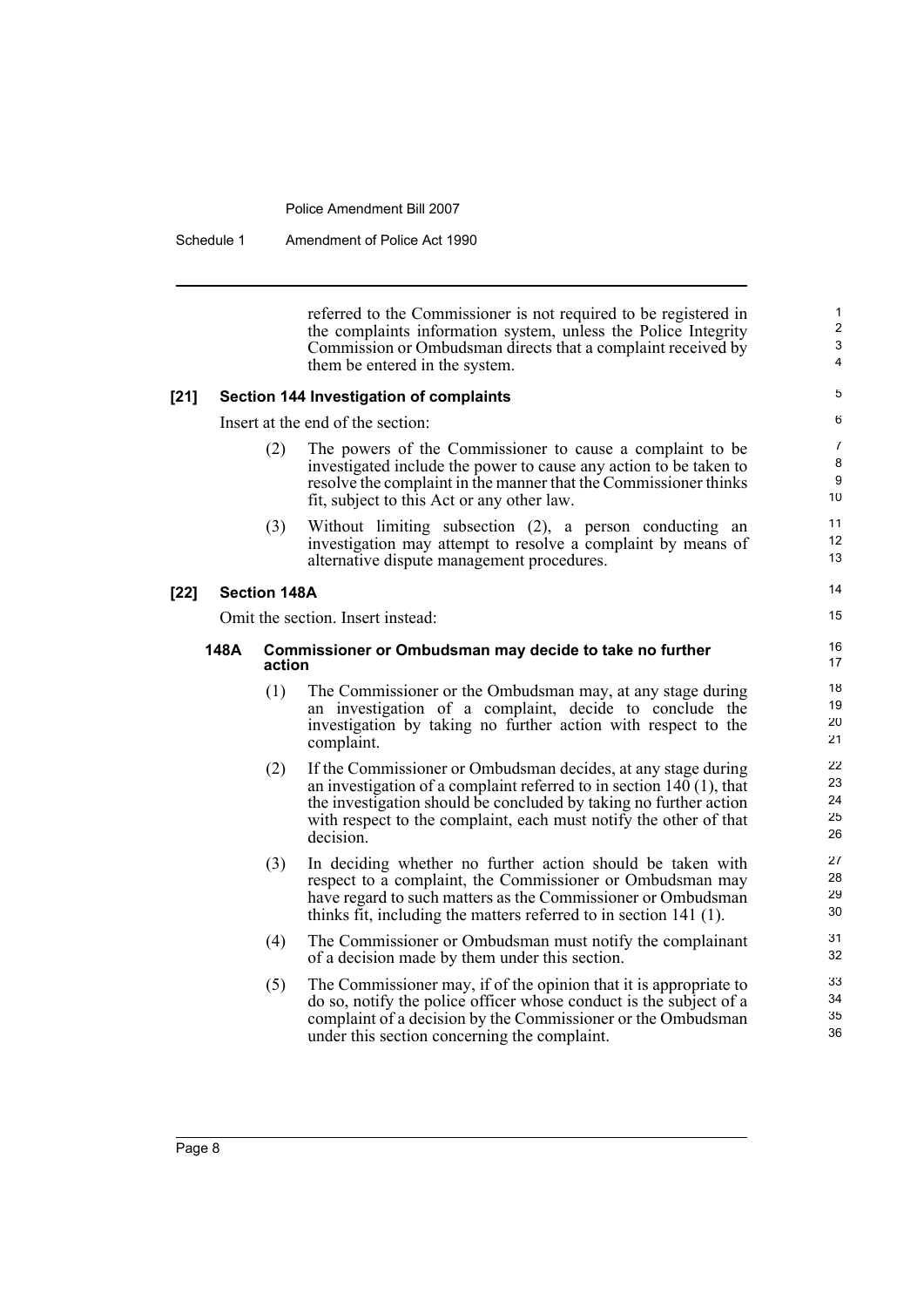Amendment of Police Act 1990 Schedule 1

| $[23]$ |                                                |                                     | Section 154 Ombudsman may request review of Commissioner's<br>decision on action to be taken on complaint                                                                                                                  | $\mathbf{1}$<br>$\overline{2}$ |
|--------|------------------------------------------------|-------------------------------------|----------------------------------------------------------------------------------------------------------------------------------------------------------------------------------------------------------------------------|--------------------------------|
|        |                                                | section $154(1)$ .                  | Insert "(including a decision to take no further action)" after "investigation" in                                                                                                                                         | $\mathsf 3$<br>$\overline{4}$  |
| $[24]$ |                                                |                                     | Section 160 Inspection of records and reports                                                                                                                                                                              | 5                              |
|        |                                                |                                     | Omit section $160(3)$ and $(4)$ . Insert instead:                                                                                                                                                                          | 6                              |
|        |                                                | (3)                                 | The Ombudsman may, at any time, prepare a report on matters<br>arising out of the exercise of his or her functions under this<br>section.                                                                                  | $\overline{7}$<br>8<br>9       |
|        |                                                | (4)                                 | The report may include such comments and recommendations as<br>the Ombudsman thinks fit.                                                                                                                                   | 10<br>11                       |
|        |                                                | (5)                                 | The Ombudsman is to provide a copy of the report to the Minister<br>and the Commissioner.                                                                                                                                  | 12<br>13                       |
| $[25]$ |                                                |                                     | Sections 161 and 161A                                                                                                                                                                                                      | 14                             |
|        | Omit section 161. Insert instead:              |                                     |                                                                                                                                                                                                                            | 15                             |
|        | 161                                            | <b>Special reports by Ombudsman</b> |                                                                                                                                                                                                                            |                                |
|        |                                                | (1)                                 | The Ombudsman:                                                                                                                                                                                                             | 17                             |
|        |                                                |                                     | may, at any time, make a special report to the Presiding<br>(a)<br>Officer of each House of Parliament on any matter arising<br>in connection with the exercise of his or her functions<br>under this Part, and            | 18<br>19<br>20<br>21           |
|        |                                                |                                     | in that event, must provide the Minister with a copy of the<br>(b)<br>report.                                                                                                                                              | 22<br>23                       |
|        |                                                | (2)                                 | The Ombudsman may include in such a report a recommendation<br>that the report be made public as soon as practicable.                                                                                                      | 24<br>25                       |
|        | 161A<br>Ombudsman may omit matter from reports |                                     |                                                                                                                                                                                                                            | 26                             |
|        |                                                | (1)                                 | The Ombudsman may omit any matter from a copy of a report<br>given to a complainant or a police officer (other than the<br>Commissioner) under this Part if the Ombudsman thinks it is in<br>the public interest to do so. | 27<br>28<br>29<br>30           |
|        |                                                | (2)                                 | The Ombudsman must omit critical police information (as<br>referred to in section 163) from a copy of a report given to a<br>complainant or a police officer (other than the Commissioner)<br>under this Part.             | 31<br>32<br>33<br>34           |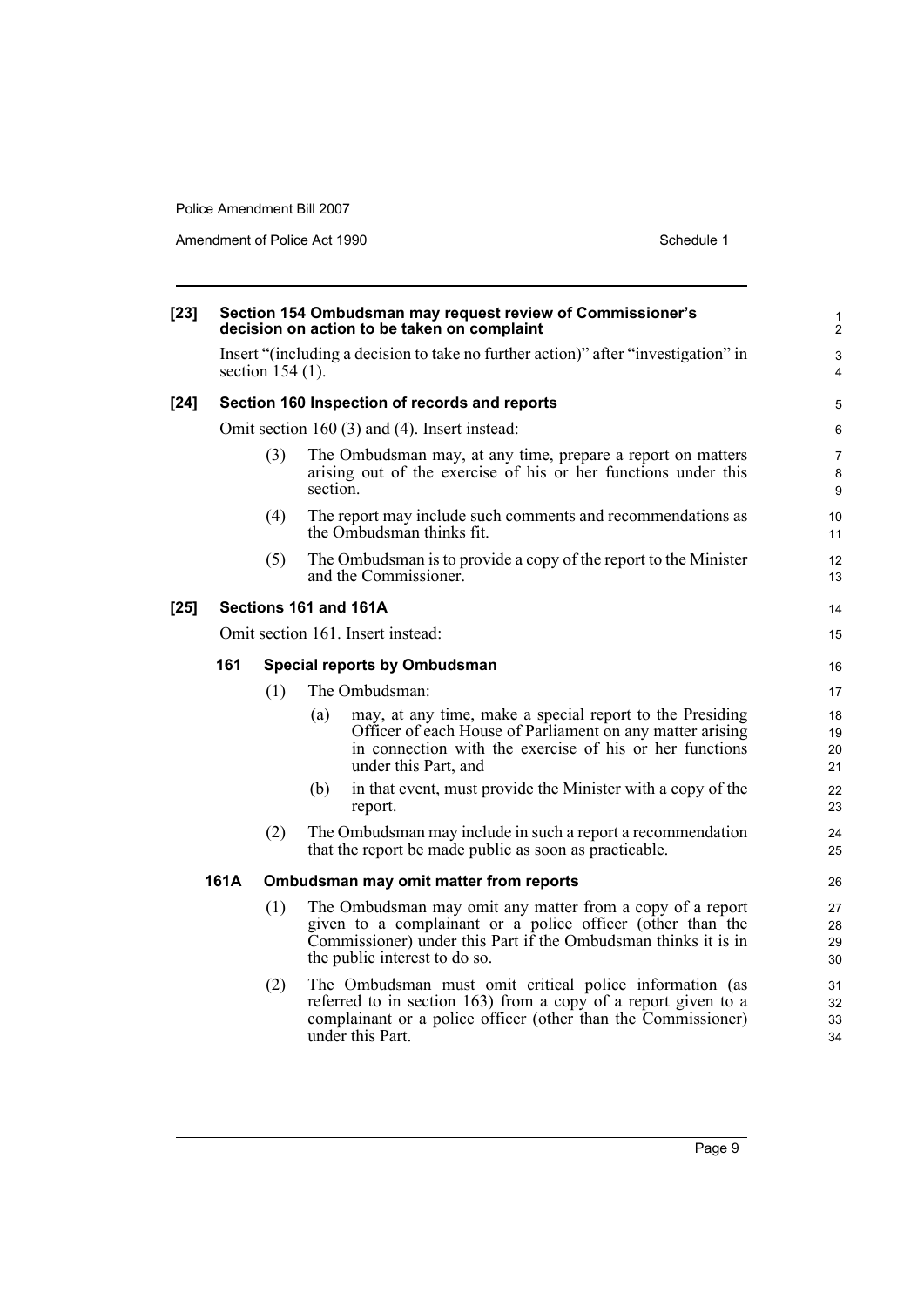Schedule 1 Amendment of Police Act 1990

| $[26]$ |                            | <b>Section 162 Consultation with Minister</b>                                                                                                                                                            | 1              |  |  |
|--------|----------------------------|----------------------------------------------------------------------------------------------------------------------------------------------------------------------------------------------------------|----------------|--|--|
|        |                            | Insert at the end of the section:                                                                                                                                                                        | $\overline{c}$ |  |  |
|        | (2)                        | The Ombudsman may consult with the Minister about any other<br>matter related to the exercise of the Ombudsman's functions<br>under this Part.                                                           | 3<br>4<br>5    |  |  |
| $[27]$ |                            | Section 163 Ombudsman not to publish certain information                                                                                                                                                 | 6              |  |  |
|        | section $163(6)$ .         | Insert "Minister or the" before "Commissioner" where firstly occurring in                                                                                                                                | 7<br>8         |  |  |
| $[28]$ |                            | Schedule 4 Savings, transitional and other provisions                                                                                                                                                    | 9              |  |  |
|        |                            | Insert at the end of clause $2(1)$ :                                                                                                                                                                     | 10             |  |  |
|        |                            | Police Amendment Act 2007                                                                                                                                                                                | 11             |  |  |
| $[29]$ | <b>Schedule 4</b>          |                                                                                                                                                                                                          | 12             |  |  |
|        |                            | Insert at the end of the Schedule with appropriate Part and clause numbering:                                                                                                                            | 13             |  |  |
|        | Part                       | Provision consequent on enactment of                                                                                                                                                                     | 14             |  |  |
|        |                            | <b>Police Amendment Act 2007</b>                                                                                                                                                                         | 15             |  |  |
|        | <b>Existing complaints</b> |                                                                                                                                                                                                          |                |  |  |
|        |                            | Section 144, as amended by the <i>Police Amendment Act 2007</i> , and<br>section 148A, as inserted by that Act, extend to complaints made<br>before the commencement of that amendment and that section. | 17<br>18<br>19 |  |  |